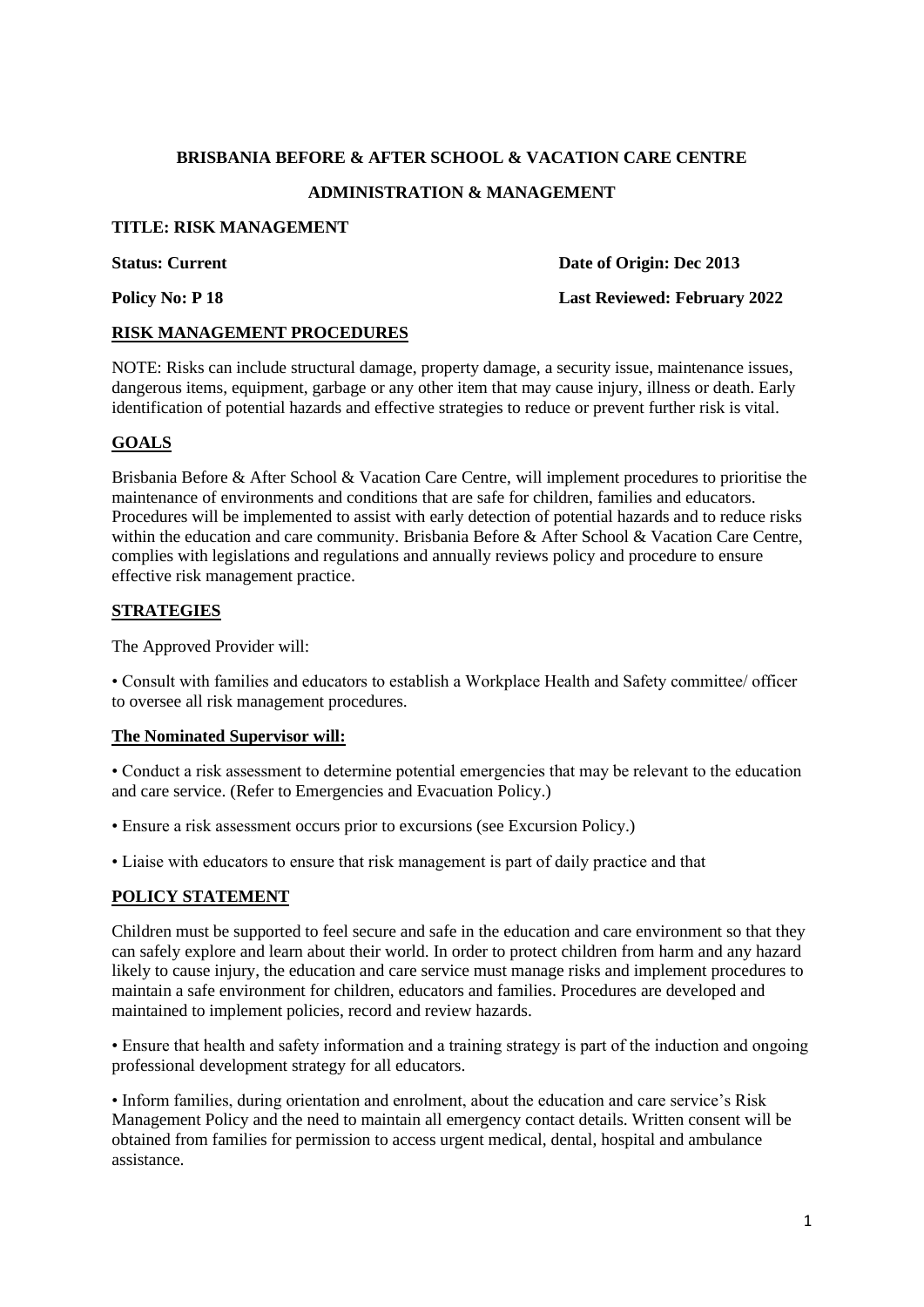• Ensure that educators and families are informed of the centre's Risk Management Policies and Procedures and ensure that educator roles and responsibilities are clearly defined. These include:

Emergency and Evacuation Policy;

Management of Incidents Policy;

Injury, Trauma and Illness Policy,

Excursion Policy,

Providing a Child Safe Environment Policy

The WH&S Checklists that must be completed to ensure a safe environment.

• Ensure that emergency evacuation and lockdown procedures are rehearsed, documented and evaluated at least every three months.

• Ensure that at any time the service is operational at least one educator who holds a current approved first aid qualification, and at least one educator who has undertaken anaphylaxis management training,

Links to other policies/documents

- First Aid
- Guidelines & Agreements for Enrolment
- Enrolment and Orientation
- Emergencies and Evacuation
- Incident, Injury, Trauma and Illness
- Workplace Health and Safety
- Safe Storage of Dangerous Goods
- Preparing for Critical Incidents

Statutory Legislation & Considerations

• The NSW Work Health and Safety Act 2011 and the NSW Work Health and Safety Regulation 2011

• Children (Education and Care Services National Law Application) Act 2010

• Education and Care Services National Regulations 2011

And at least one educator who has undertaken emergency asthma management training is in attendance and available. The same person may hold one or more of these qualifications.

• Notify the Approved Provider before contacting relevant contractors to repair or maintain the environment or to remove potential hazards.

Educators will:

• Complete daily WH&S checklists of the environment before children and families enter the education and care service. Educators will identify any potential hazards and note these on the checklist, rectifying any risks immediately where possible. Any identified hazards that cannot be immediately removed or rectified must be reported to the nominated supervisor immediately.